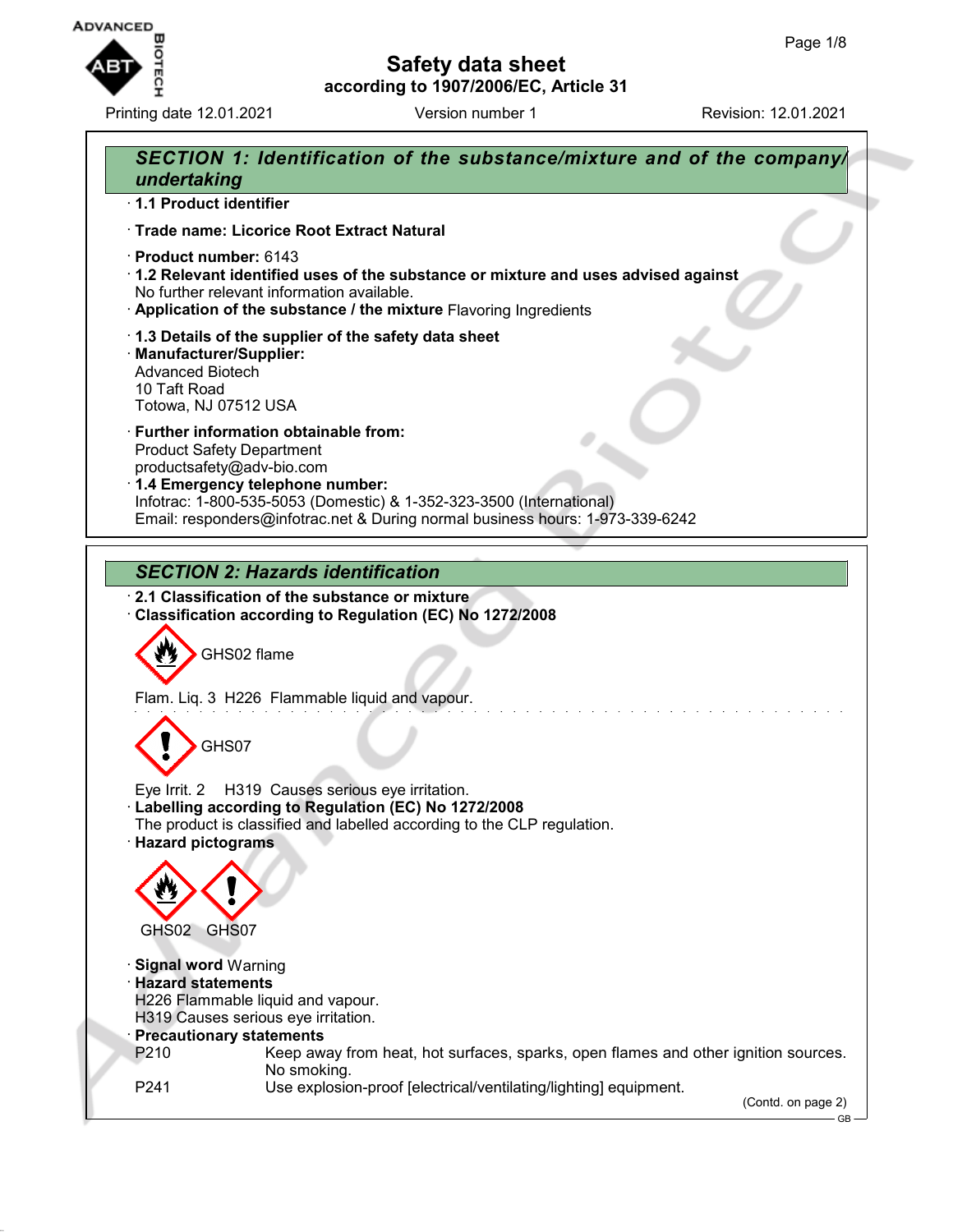#### **Trade name: Licorice Root Extract Natural**

(Contd. of page 1) P303+P361+P353 IF ON SKIN (or hair): Take off immediately all contaminated clothing. Rinse skin with water [or shower]. P305+P351+P338 IF IN EYES: Rinse cautiously with water for several minutes. Remove contact lenses, if present and easy to do. Continue rinsing. P403+P235 Store in a well-ventilated place. Keep cool. P501 Dispose of contents/container in accordance with local/regional/national/international regulations. · **2.3 Other hazards**

· **Results of PBT and vPvB assessment**

· **PBT:** Not applicable.

· **vPvB:** Not applicable.

### *SECTION 3: Composition/information on ingredients*

· **3.2 Chemical characterisation: Mixtures**

· **Description:** Mixture of substances listed below with nonhazardous additions.

#### · **Dangerous components:**

CAS: 64-17-5

EINECS: 200-578-6

Ethyl alcohol  $\bigotimes$  Eye Irrit. 2, H319 25-50%

· **Additional information:** For the wording of the listed hazard phrases refer to section 16.

### *SECTION 4: First aid measures*

- · **4.1 Description of first aid measures**
- · **General information:** Immediately remove any clothing soiled by the product.
- · **After inhalation:** Supply fresh air; consult doctor in case of complaints.
- · **After skin contact:** Immediately rinse with water.
- · **After eye contact:**

Rinse opened eye for several minutes under running water. If symptoms persist, consult a doctor.

- · **After swallowing:** If symptoms persist consult doctor.
- · **4.2 Most important symptoms and effects, both acute and delayed** No further relevant information available.
- · **4.3 Indication of any immediate medical attention and special treatment needed** No further relevant information available.

## *SECTION 5: Firefighting measures*

- · **5.1 Extinguishing media**
- · **Suitable extinguishing agents:**
- CO2, powder or water spray. Fight larger fires with water spray or alcohol resistant foam.
- · **5.2 Special hazards arising from the substance or mixture** No further relevant information available.
- · **5.3 Advice for firefighters**
- · **Protective equipment:** No special measures required.
- · **Additional information**

Cool endangered receptacles with water spray.

Collect contaminated fire fighting water separately. It must not enter the sewage system.

(Contd. on page 3)

GB



Printing date 12.01.2021 **Version number 1** Revision: 12.01.2021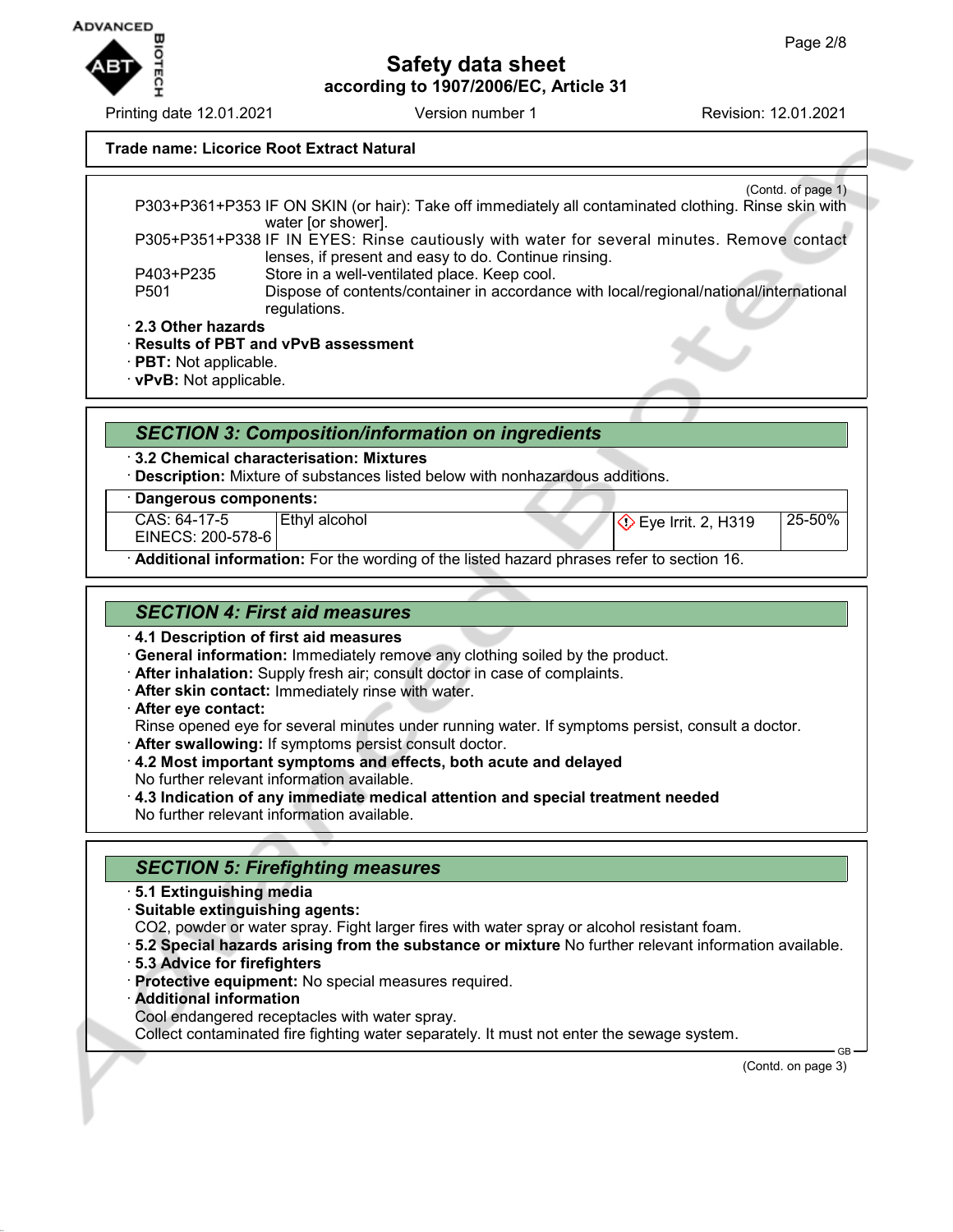**ADVANCED** 

Printing date 12.01.2021 Version number 1 Revision: 12.01.2021

# **Safety data sheet according to 1907/2006/EC, Article 31**

#### **Trade name: Licorice Root Extract Natural**

(Contd. of page 2)

### *SECTION 6: Accidental release measures*

- · **6.1 Personal precautions, protective equipment and emergency procedures** Wear protective equipment. Keep unprotected persons away.
- · **6.2 Environmental precautions:**
- Dilute with plenty of water.

Do not allow to enter sewers/ surface or ground water.

· **6.3 Methods and material for containment and cleaning up:**

Absorb with liquid-binding material (sand, diatomite, acid binders, universal binders, sawdust). Dispose contaminated material as waste according to item 13. Ensure adequate ventilation.

- · **6.4 Reference to other sections** See Section 7 for information on safe handling. See Section 8 for information on personal protection equipment.
- See Section 13 for disposal information.

# *SECTION 7: Handling and storage*

- · **7.1 Precautions for safe handling** No special precautions are necessary if used correctly.
- · **Information about fire and explosion protection:**
- Keep ignition sources away Do not smoke. Protect against electrostatic charges.
- · **7.2 Conditions for safe storage, including any incompatibilities**
- · **Storage:**
- · **Requirements to be met by storerooms and receptacles:** No special requirements.

Please refer to product specification for product storage requirements.

- · **Information about storage in one common storage facility:** Not required.
- · **Further information about storage conditions:** Keep container tightly sealed.
- · **7.3 Specific end use(s)** No further relevant information available.

*SECTION 8: Exposure controls/personal protection*

- · **8.1 Control parameters**
- · **Additional information about design of technical facilities:** No further data; see item 7.

· **Ingredients with limit values that require monitoring at the workplace:**

**CAS: 64-17-5 Ethyl alcohol**

WEL Long-term value: 1920 mg/m<sup>3</sup>, 1000 ppm

· **Additional information:** The lists valid during the making were used as a basis.

· **8.2 Exposure controls**

- · **Personal protective equipment:**
- · **General protective and hygienic measures:**
- Keep away from foodstuffs, beverages and feed.
- Immediately remove all soiled and contaminated clothing
- Wash hands before breaks and at the end of work.
- Avoid contact with the eyes.
- Avoid contact with the eyes and skin.
- **Respiratory protection: Not required.**

(Contd. on page 4)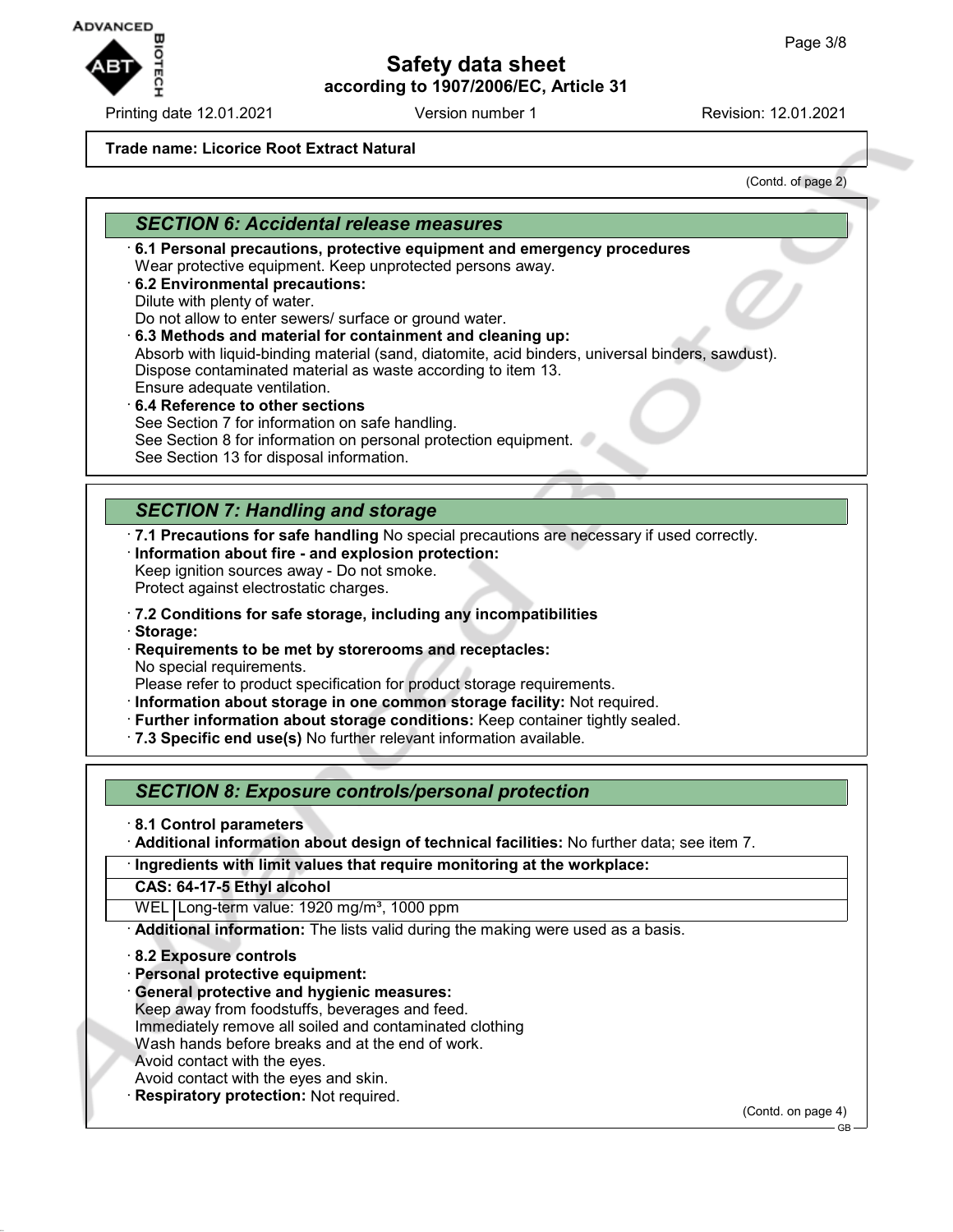

Printing date 12.01.2021 **Version number 1** Revision: 12.01.2021

(Contd. of page 3)

### **Trade name: Licorice Root Extract Natural**

· **Protection of hands:**



Protective gloves

The glove material has to be impermeable and resistant to the product/ the substance/ the preparation. Due to missing tests no recommendation to the glove material can be given for the product/ the preparation/ the chemical mixture.

Selection of the glove material should be based on consideration of the penetration times, rates of diffusion and the degradation

### · **Material of gloves**

The selection of the suitable gloves does not only depend on the material, but also on further marks of quality and varies from manufacturer to manufacturer. As the product is a preparation of several substances, the resistance of the glove material can not be calculated in advance and has therefore to be checked prior to the application.

#### · **Penetration time of glove material**

The exact break through time has to be determined by the manufacturer of the protective gloves and has to be observed.

#### · **Eye protection:**



Tightly sealed goggles

| 9.1 Information on basic physical and chemical properties<br><b>General Information</b>                               |                                                                                                |
|-----------------------------------------------------------------------------------------------------------------------|------------------------------------------------------------------------------------------------|
| · Appearance:                                                                                                         |                                                                                                |
| Form:                                                                                                                 | Liquid                                                                                         |
| Colour:                                                                                                               | According to product specification                                                             |
| · Odour:                                                                                                              | According to product specification                                                             |
| Odour threshold:                                                                                                      | Not determined.                                                                                |
| · pH-value:                                                                                                           | Not determined.                                                                                |
| Change in condition<br><b>Melting point/freezing point:</b><br>Initial boiling point and boiling range: Undetermined. | Undetermined.                                                                                  |
| · Flash point:                                                                                                        | 26 °C                                                                                          |
| · Flammability (solid, gas):                                                                                          | Not applicable.                                                                                |
| · Ignition temperature:                                                                                               | 425 °C                                                                                         |
| <b>Decomposition temperature:</b>                                                                                     | Not determined.                                                                                |
| · Auto-ignition temperature:                                                                                          | Product is not selfigniting.                                                                   |
| <b>Explosive properties:</b>                                                                                          | Product is not explosive. However, formation of explosive<br>air/vapour mixtures are possible. |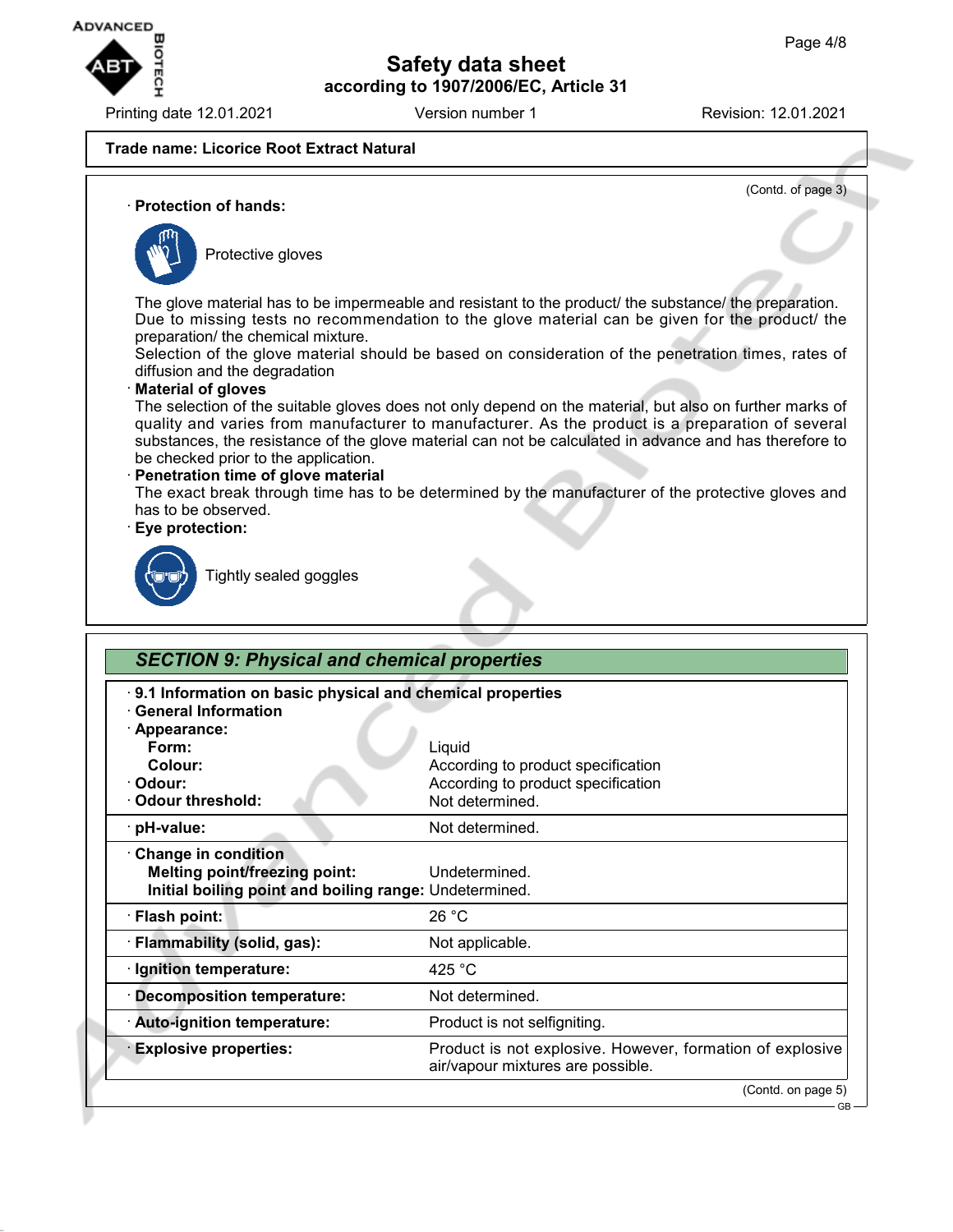

Printing date 12.01.2021 **Version number 1** Revision: 12.01.2021

#### **Trade name: Licorice Root Extract Natural**

|                                           | (Contd. of page 4)                         |
|-------------------------------------------|--------------------------------------------|
| <b>Explosion limits:</b>                  |                                            |
| Lower:                                    | 3.5 Vol %                                  |
| Upper:                                    | 15 Vol %                                   |
| Vapour pressure at 20 °C:                 | 59 hPa                                     |
| Density at 20 °C:                         | 1.026 $g/cm^{3}$                           |
| <b>Relative density</b>                   | Not determined.                            |
| · Vapour density                          | Not determined.                            |
| <b>Evaporation rate</b>                   | Not determined.                            |
| · Solubility in / Miscibility with        |                                            |
| water:                                    | Fully miscible.                            |
| · Partition coefficient: n-octanol/water: | Not determined.                            |
| · Viscosity:                              |                                            |
| Dynamic:                                  | Not determined.                            |
| <b>Kinematic:</b>                         | Not determined.                            |
| · Solvent content:                        |                                            |
| <b>Organic solvents:</b>                  | 32.6%                                      |
| VOC (EC)                                  | 32.60 %                                    |
| · 9.2 Other information                   | No further relevant information available. |

### *SECTION 10: Stability and reactivity*

- · **10.1 Reactivity** No further relevant information available.
- · **10.2 Chemical stability**
- · **Thermal decomposition / conditions to be avoided:**
- No decomposition if used according to specifications.
- · **10.3 Possibility of hazardous reactions** No dangerous reactions known.
- · **10.4 Conditions to avoid** No further relevant information available.
- · **10.5 Incompatible materials:** No further relevant information available.
- · **10.6 Hazardous decomposition products:** No dangerous decomposition products known.

### *SECTION 11: Toxicological information*

- · **11.1 Information on toxicological effects**
- · **Acute toxicity** Based on available data, the classification criteria are not met.
- · **Primary irritant effect:**
- · **Skin corrosion/irritation** Based on available data, the classification criteria are not met.
- · **Serious eye damage/irritation**
- Causes serious eye irritation.

· **Respiratory or skin sensitisation** Based on available data, the classification criteria are not met.

- · **Additional toxicological information:**
- · **CMR effects (carcinogenity, mutagenicity and toxicity for reproduction)**
- · **Germ cell mutagenicity** Based on available data, the classification criteria are not met.
- · **Carcinogenicity** Based on available data, the classification criteria are not met.
- · **Reproductive toxicity** Based on available data, the classification criteria are not met.
- · **STOT-single exposure** Based on available data, the classification criteria are not met.
- · **STOT-repeated exposure** Based on available data, the classification criteria are not met.

(Contd. on page 6)

GB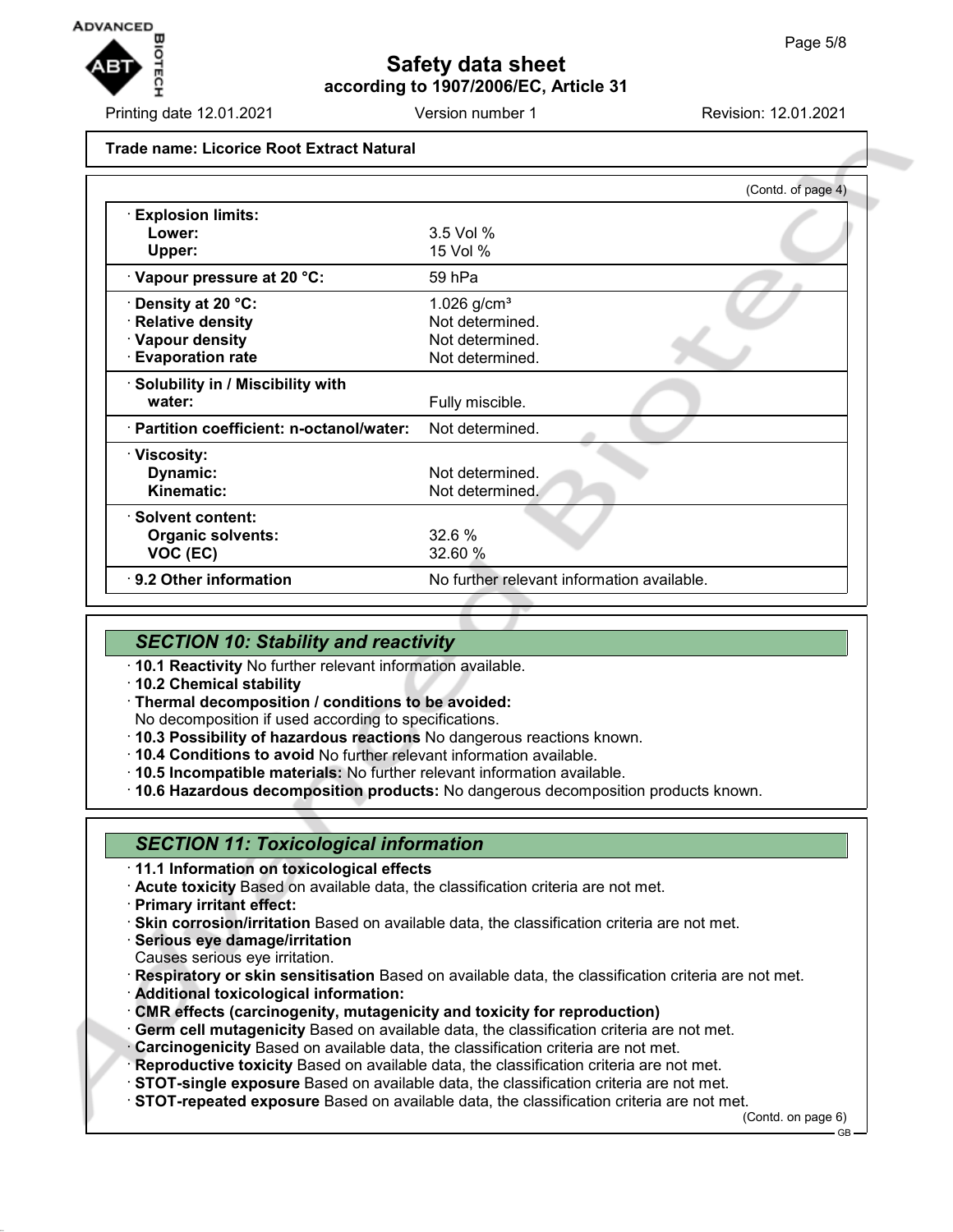

Printing date 12.01.2021 **Version number 1** Revision: 12.01.2021

#### **Trade name: Licorice Root Extract Natural**

(Contd. of page 5)

· **Aspiration hazard** Based on available data, the classification criteria are not met.

### *SECTION 12: Ecological information*

- · **12.1 Toxicity**
- · **Aquatic toxicity:** No further relevant information available.
- · **12.2 Persistence and degradability** No further relevant information available.
- · **12.3 Bioaccumulative potential** No further relevant information available.
- · **12.4 Mobility in soil** No further relevant information available.
- · **Additional ecological information:**
- · **General notes:**
- Water hazard class 1 (German Regulation) (Self-assessment): slightly hazardous for water Do not allow undiluted product or large quantities of it to reach ground water, water course or sewage system.
- · **12.5 Results of PBT and vPvB assessment**
- · **PBT:** Not applicable.
- · **vPvB:** Not applicable.
- · **12.6 Other adverse effects** No further relevant information available.

### *SECTION 13: Disposal considerations*

- · **13.1 Waste treatment methods**
- · **Recommendation** Must not be disposed together with household garbage. Do not allow product to reach sewage system.
- · **Uncleaned packaging:**
- · **Recommendation:** Disposal must be made according to official regulations.
- · **Recommended cleansing agents:** Water, if necessary together with cleansing agents.

| $\cdot$ 14.1 UN-Number<br>· ADR, IMDG, IATA                 | <b>UN1197</b>                                                     |
|-------------------------------------------------------------|-------------------------------------------------------------------|
| 14.2 UN proper shipping name<br>$\cdot$ ADR<br>· IMDG, IATA | 1197 EXTRACTS, FLAVOURING, LIQUID<br>EXTRACTS, FLAVOURING, LIQUID |
| 14.3 Transport hazard class(es)                             |                                                                   |
| $\cdot$ ADR                                                 |                                                                   |
| <b>Class</b>                                                | 3 (F1) Flammable liquids.                                         |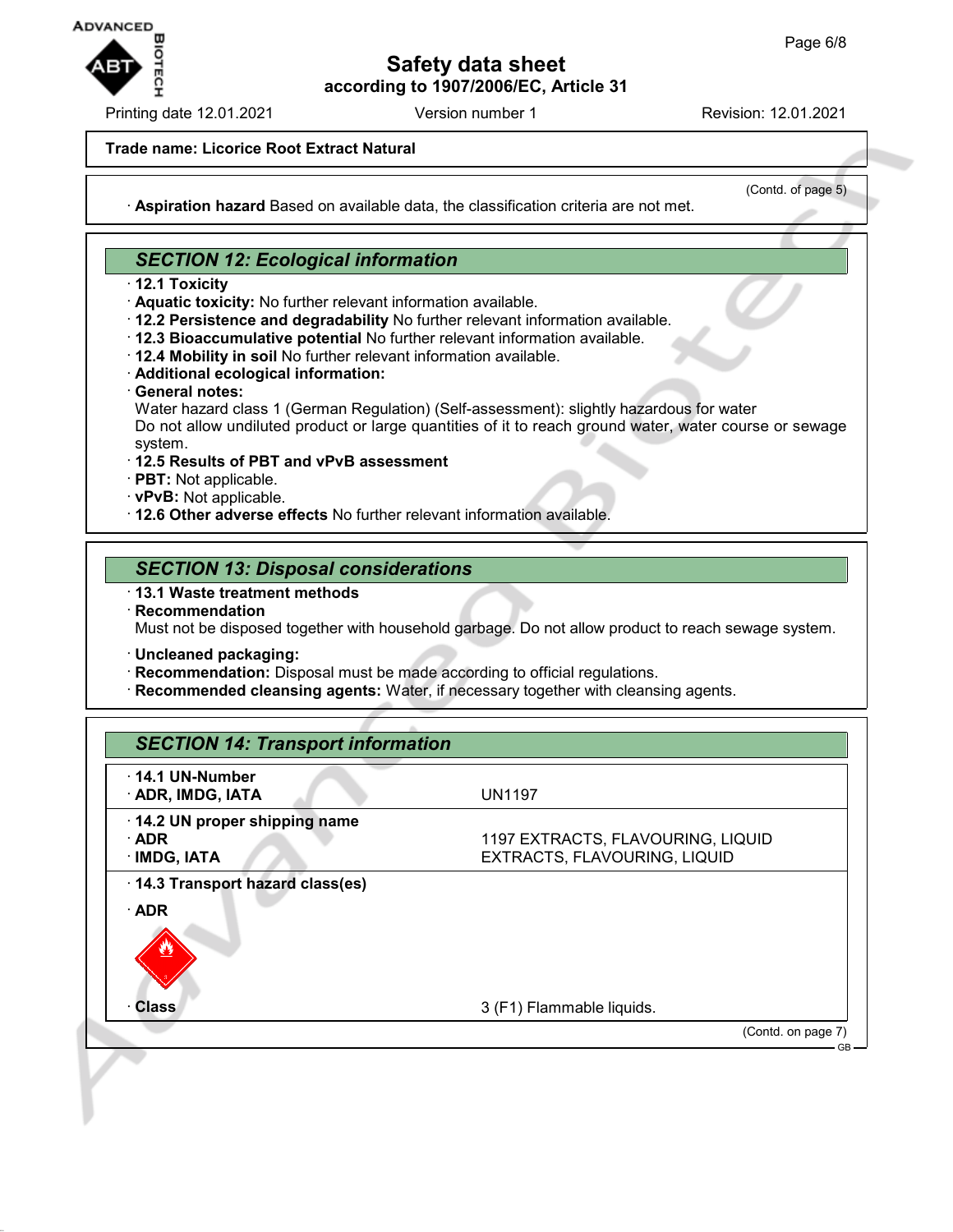

Printing date 12.01.2021 **Version number 1** Revision: 12.01.2021

**Trade name: Licorice Root Extract Natural** (Contd. of page 6) · **Label** 3 · **IMDG, IATA** · **Class** 3 Flammable liquids. · **Label** 3 · **14.4 Packing group** · **ADR, IMDG, IATA** III **14.5 Environmental hazards:** Not applicable. · **14.6 Special precautions for user** Warning: Flammable liquids. · **Hazard identification number (Kemler code):** 30 · **EMS Number:** F-E,S-D **· Stowage Category A** · **14.7 Transport in bulk according to Annex II of Marpol and the IBC Code** Not applicable. · **Transport/Additional information:** · **ADR** · **Limited quantities (LQ)** 5L · **Excepted quantities (EQ)** Code: E1 Maximum net quantity per inner packaging: 30 ml Maximum net quantity per outer packaging: 1000 ml · **Transport category** 3 · **Tunnel restriction code** D/E \_\_\_\_\_\_\_\_\_\_\_\_\_\_\_\_\_ · **IMDG** · **Limited quantities (LQ)** 5L · **Excepted quantities (EQ)** Code: E1 Maximum net quantity per inner packaging: 30 ml Maximum net quantity per outer packaging: 1000 ml · **UN "Model Regulation":** UN 1197 EXTRACTS, FLAVOURING, LIQUID, 3, III

## *SECTION 15: Regulatory information*

· **15.1 Safety, health and environmental regulations/legislation specific for the substance or mixture**

· **Labelling according to Regulation (EC) No 1272/2008**

The product is classified and labelled according to the CLP regulation.

· **Hazard pictograms**



(Contd. on page 8)

GB